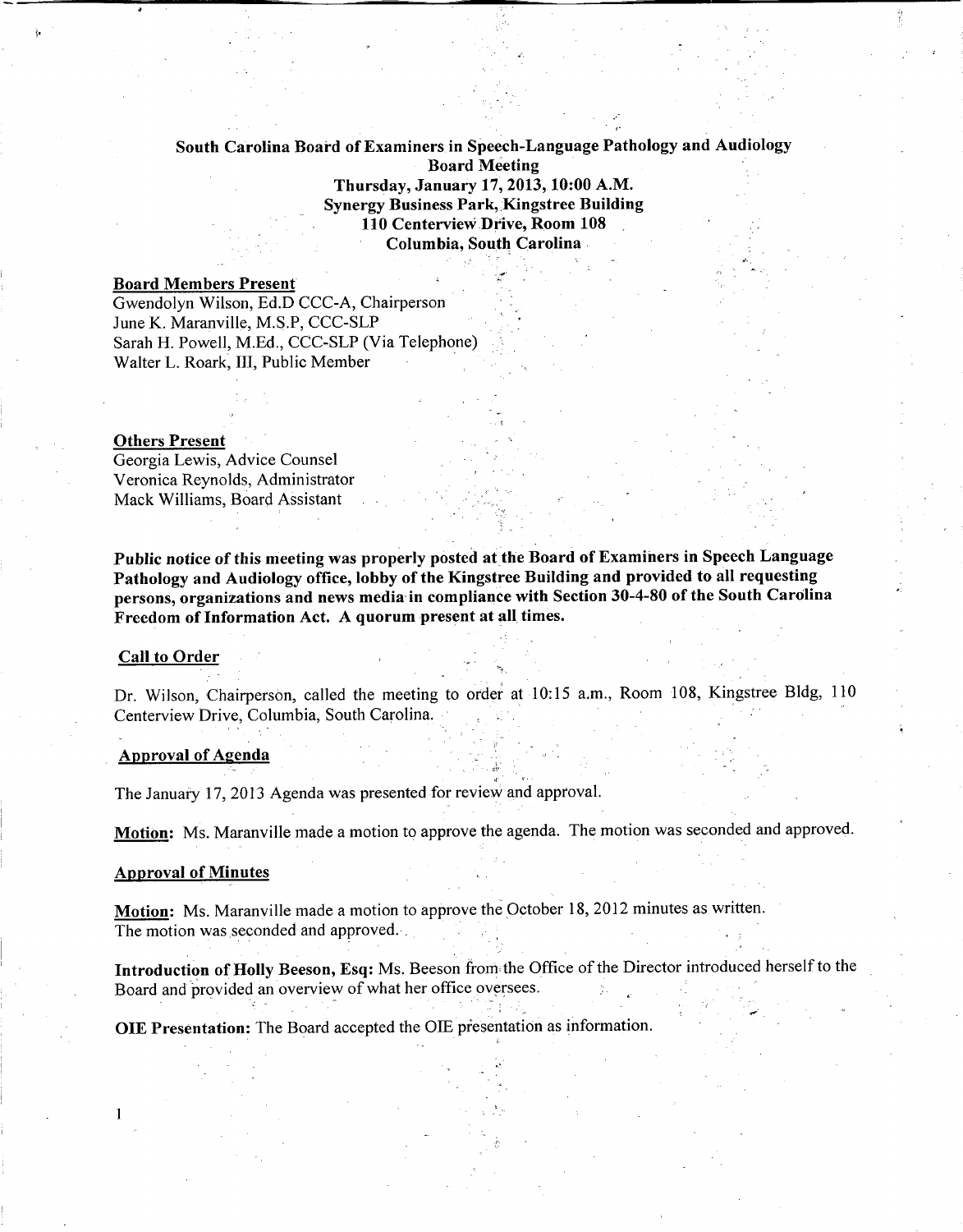#### **New Business**

**Office of Investigations and Enforcement (OlE) Report:** Mr. Sanders presented the statistical report to the Board. Mr. Sanders presented the IRC report to the Board, case 2012-2 recommended for dismissal and case 2012-1 recommended a formal complaint.

'I

Motion: Ms. Maranville made a motion to accept the IRC recommendation for case 2012-2. The motion was seconded and approved.

Motion: Ms. Powell made a motion to accept the IRC recommendation for case 2012-1. The motion was seconded and approved.

**Office of General Counsel (OGC) Report:** OGC did not have any cases to report at this time.

**--------------------------------------------------;;-,,--**<sup>~</sup>

Financial Report: Ms. Reynolds presented the finance report to the Board.

**Motion:** Mr. Roark made a motion to accept the financial report. The motion was seconded and approved.

**Continuing Education Request** Sponsored by Upstate AHEC "Spanish for SLP/A: The Board reviewed the request.

Motion: Ms. Maranville made a motion not to accept continuing education request at this time, the request was not submitted sixty days prior to date of the course. The motion was seconded and approved.

**Motion:** Ms. Maranville madea motion to withdraw the previous motion. It was seconded and approved.

**Motion:** Ms. Maranville made a motion not to accept the continuing education request at this time, it does not meet the continuing education requirement. The Board will consider revisions when the document is updated and resubmitted and advances the professional and meets the consumer's needs. It was seconded and approved.

**Changes Occurring in the Public** School System: LaShawn Thomas Bridges, Education Associate of the South Carolina Department of Education, expressed concerns to the Board of changes within the public school system.

The Board requested that Ms. Bridges provide more details concerning the Issue and submit the information to the Board Administrator.

**Speech Language Pathologist in School Settings:** Dr. Karen V. Senior, South Carolina Speech-Language-Hearing Association made an appearance with additional information concerning Speech Language Pathologist in the school setting.

The Board advised Dr. Senior that her information has been accepted.

Break 12:03pm-1:10pm [Lunch]

2

**Review proposed Statutes and Regulations:** The Board reviewed its practice act and made recommended changes.